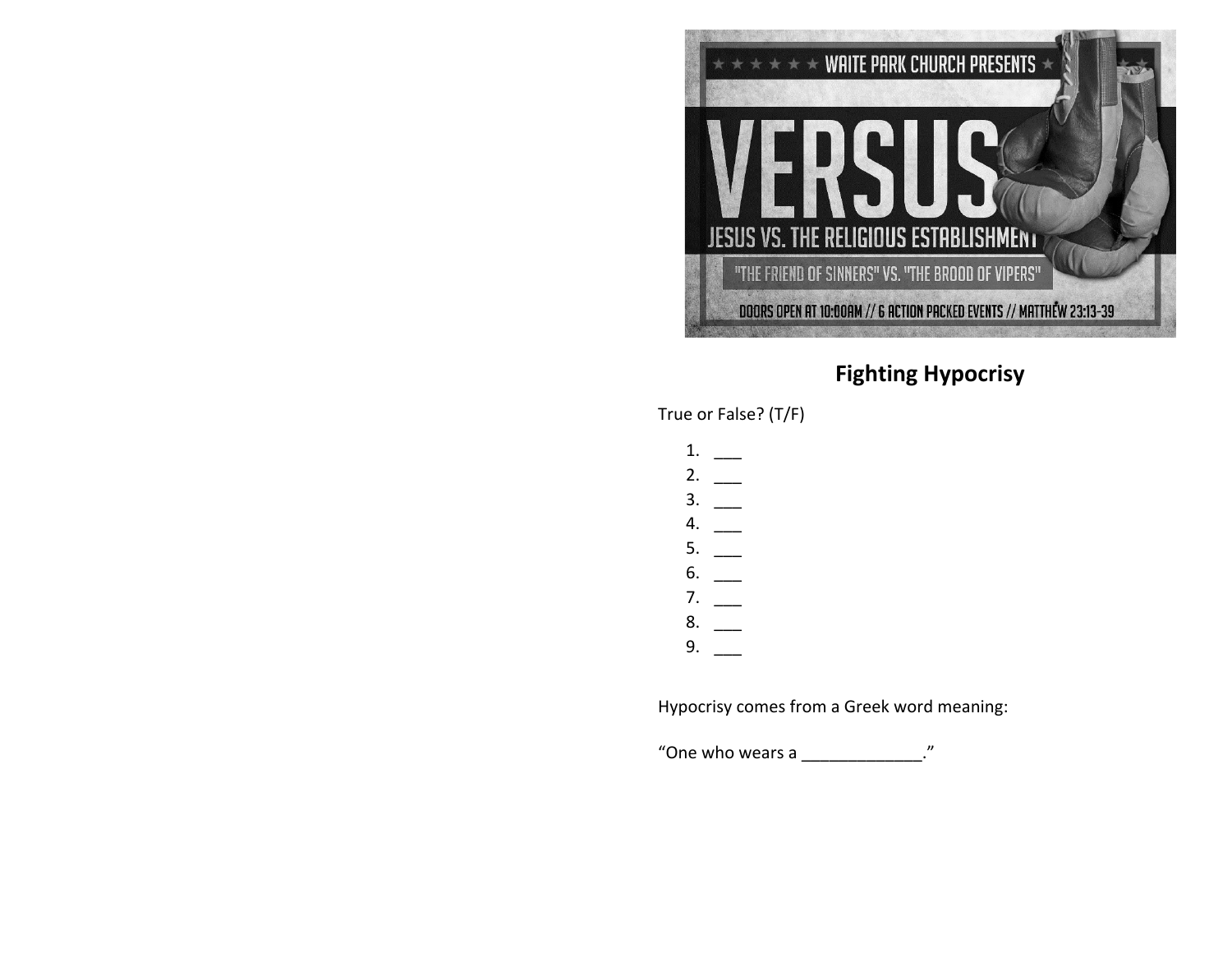It wasn't until Christianity came about that "hypocrisy" took on a

\_\_\_\_\_\_\_\_\_\_\_\_\_ meaning.

## **Biblical Definition for Hypocrisy:**

"Pretending to be more morally superior than you really are in order to promote or maintain your personal image."

## **3 FACTORS THAT DRIVE HYPOCRISY**

|                                             | (Matthew 6:2,5,&16)  |
|---------------------------------------------|----------------------|
|                                             |                      |
|                                             | (Luke 6:42)          |
|                                             |                      |
|                                             | (Luke 12:1)          |
| <b>3 AREAS OF LIFE THAT HYPOCRISY KILLS</b> |                      |
|                                             |                      |
|                                             | (Galatians 2:11-14)  |
|                                             | (1 Peter 2:1)        |
|                                             |                      |
|                                             | (Mark 7:6)           |
|                                             |                      |
|                                             | (2 Corinthians 5:20) |
|                                             |                      |

## **3 OPTIONS**

- 1.) Claim to be Christians and continue in our private sins.
- 2.) Claim to be Christians and be very public about our sins.
- 3.) We can live out our faith obediently and confess our sins to God and to each other when we do not.

BONUS - How to nip hypocrisy in the bud:

- 1. Ask God to reveal one thing he'd like to work on in your character this week.
- 2. Find an accountability partner, someone you can trust to confess your sins to and confide in. Someone who is willing to tell you when they think you're wrong. Find at least one person in your church that you can tell your whole story to.
- 3. Never let someone walk away with an inflated opinion of you. If you tell a story that makes you look a lot better than you normally are, clarify that your behavior was not typical.
- 4. Remember Ecclesiastes 7:21-22. Don't conveniently forget your own sin when someone wrongs you.
- 5. Practice daily repentance. Review the day with God every night. Ask him where you sinned and what led up to it.